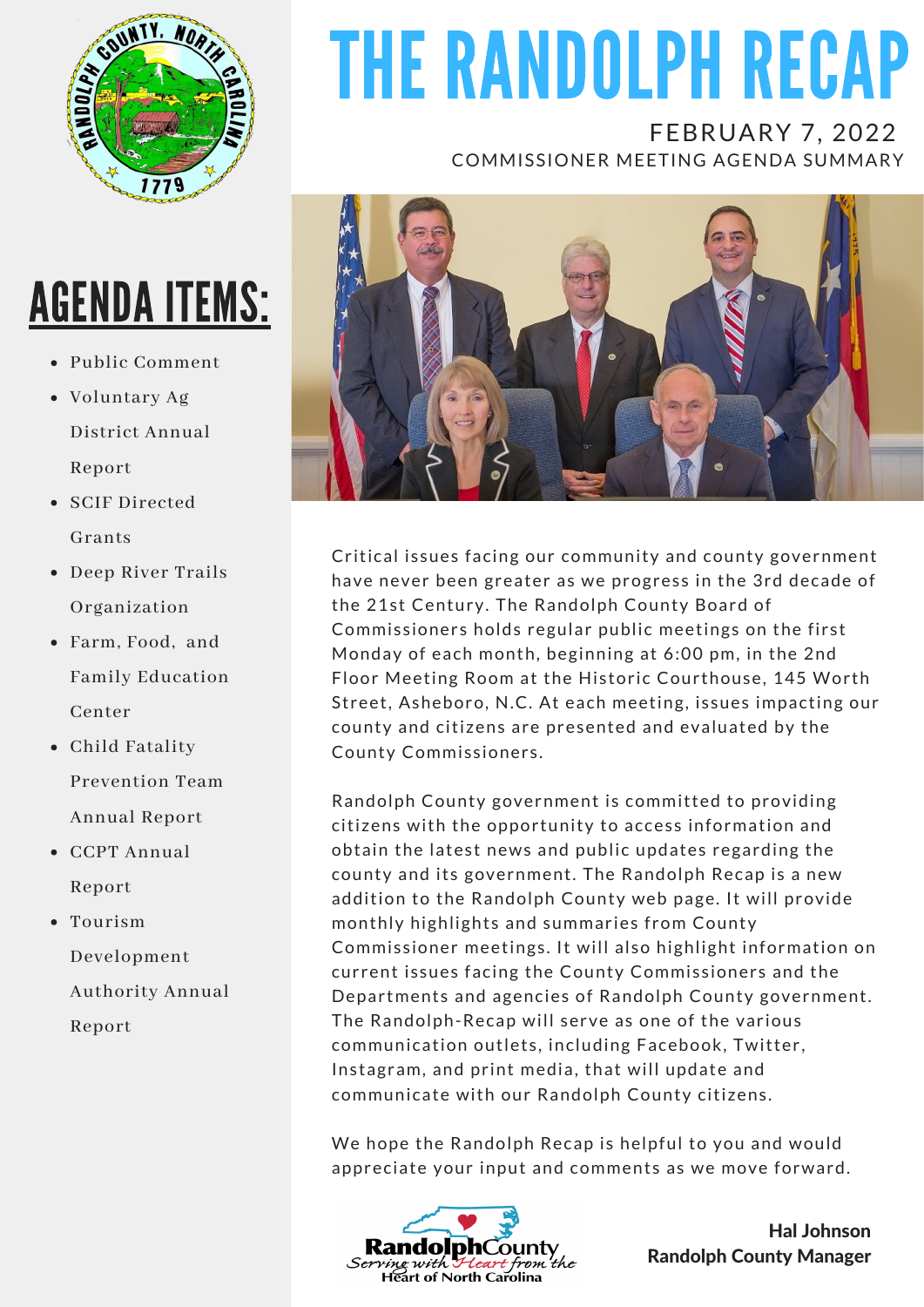

#### **Public Comment**

Five speakers took the floor during the public comment period, each addressing the issue of the Confederate Statue in front of the Randolph County Courthouse.

Bob Morrison, Randolph County resident urged commissioners to act immediately in voting to remove the statue. "I do not ask you to change history, I ask you to change which parts of our history receive public honor," said Morrison.

Dwain P. Roberts, commander, Sons of Confederate Veterans of Randolph County, asked commissioners to move forward with a decision on whether or not to relocate the statue. "This has been drug out for six months. No history has changed," said Roberts.

Darrell Frye, Chair, assured attendees that the issue of the statue will be addressed. "We are going to deal with this issue. We are going to have a vote by this board, as it applies to that statue. That is going to happen," said Chairman Frye.

.

# THE RANDOLPH RECAP FEBRUARY 7, 2022

**COMMISSIONER MEETING AGENDA SUMMARY**

#### **Voluntary Ag District Annual Report**

The Randolph County Volunteer Agriculture District Program was established in 2007. The district exists to promote agricultural and environmental values and the general welfare of the county by increasing identity and pride in the agricultural community. Kenneth Sherin, Randolph County Cooperative Extension Director, shared program benefits with commissioners.**"This program allows us to advance the cause of agriculture in Randolph County and helps landowners be recognized as farm owners,"** said Sherin.

In 2021, the Voluntary Agricultural District Board admitted farms into the program totaling 101.4 acres of land. As a result, Randolph County now has over 26,049.41 acres of land enrolled in the Voluntary Agriculture District Program. Although the pandemic has affected almost every aspect of normal life, this wasn't the case for Randolph County crops. Crop yields were above the state average in Randolph County in 2021.**"The pandemic took a lot ofthings out of play. But we had great crops. Corn and soybeans were great producers this year. We had close to record-breaking yield,"** said Sherin.

Sherin also thanked commissioners for their support of Randolph County's agricultural programs.**"The VAD Board wishes to thank the commissioners for their support ofthe Ag Center, also known as the Farm, Food, and Family Education Center, as they have put a lot of blood, sweat, and tears into this project. We appreciate that support,"** said Sherin. Commissioner David Allen spoke to the benefits of the VAD Program, saying "**itis beneficialto not only the public butfarmers as well. It provides an economic burstfor the county along with increased opportunity to produce locally grown agriculture commodities,"** said Commissioner Allen.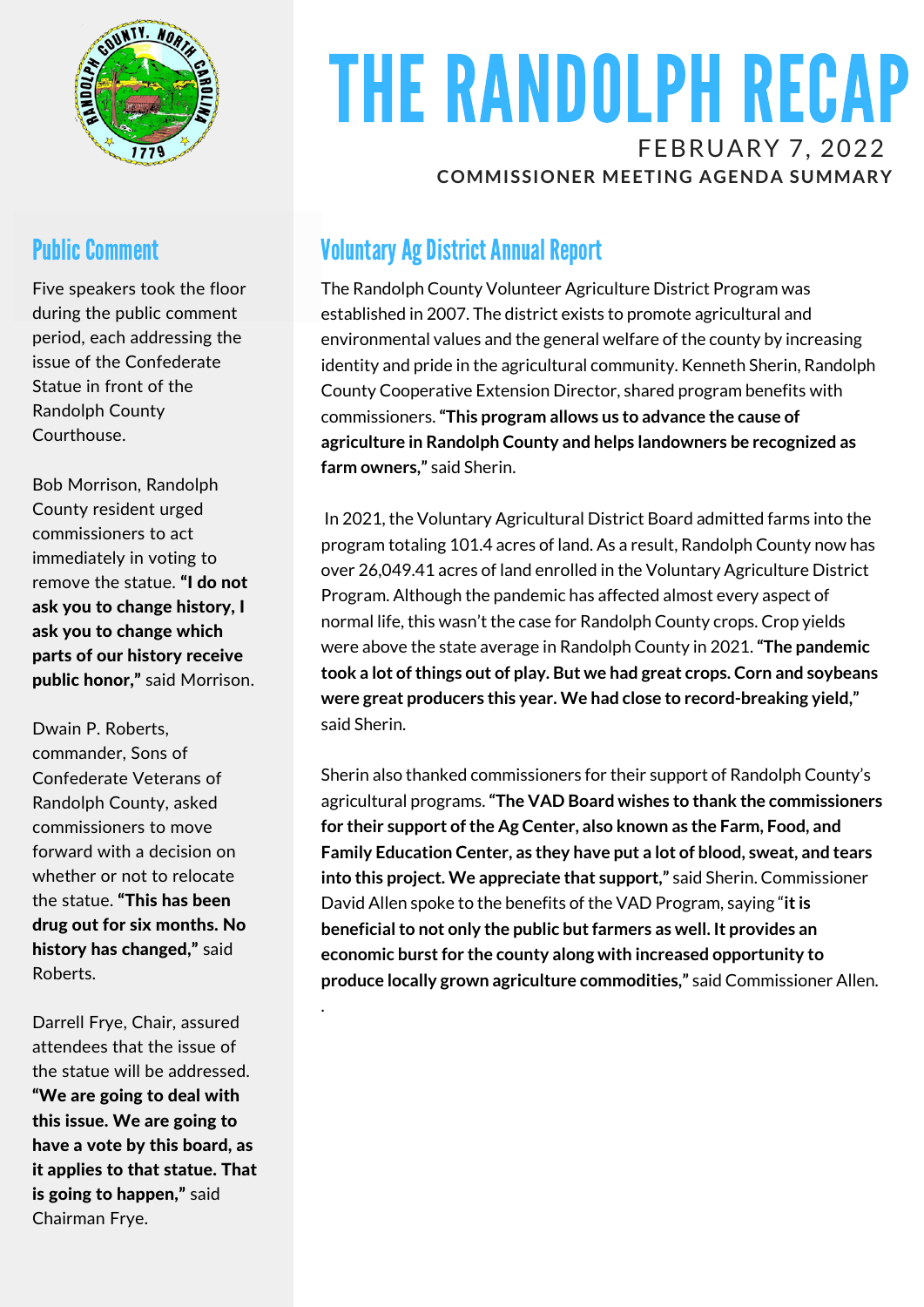

#### **SCIF Directed Grants**

Randolph County will receive State Capital and Infrastructure Fund (SCIF) Directed Grants. The 2021-23 Biennium State Budget allocated \$400,000 for general capital needs and \$16 million for the Farm, Food, and Family Education Center to Randolph County.

Will Massie, Assistant County Manager, asked commissioners to consider combining the grant money. Thus, \$16.4 million could seed the Food, Farm, and Family Education Center project. **"We have not determined the scope of that project yet, but it is expected to be more than \$16.4 million,"** said Massie.

Commissioners voted to accept the \$16.4 million SCIF grant and approve the associated budget amendment to the Agricultural Center Capital Project Fund.

## THE RANDOLPH RECAP FEBRUARY 7, 2022

COMMISSIONER MEETING AGENDA SUMMARY

#### **Deep River Trails Organization**

In 2007, The Deep River State Trail was designated as one of North Carolina's first State Trails. With 12 State Trails, State Trails/State Parks is formalizing State Trail designation by requiring a master plan and a memorandum of understanding with the non-profit organization associated with each State Trail. Of five involved counties, Randolph County is the only one with a Conceptual Plan and actual trail system for its portion.

The memorandum has become necessary because each State Trail, through its memorandum organization, will receive a \$50,000 grant to be used in Capacity Building, and an allocation of the \$29.25 million from the State's Complete the Trail Fund "CTF". Since the DRST has neither a non-profit manager nor an official trail coordinator, PLC has agreed to receive the funds on behalf of Randolph County. They will not complete trail projects on their own but will facilitate the trail work of the County and the municipalities.

The Piedmont Land Conservancy needs someone in an official capacity to coordinate the CTF projects. Mary Joan Pugh, Randolph County Trail/Natural Heritage Coordinator, asked commissioners to formalize the County's role of coordinating with the DRST municipalities to give the County more control over its invested funds. Over the last three years, the county has worked with the municipalities to increase trail visibility across Randolph County.

**"This partnership would give the county more control over what has been invested, and whatis planned to be invested. The idea would be to establish an official county coordinator position,"** said Mary Joan Pugh, Randolph County Trails/ Natural Heritage Coordinator. "It is important for **citizens to understand that Ms. Pugh has been working as a trail coordinator since 2019, completely voluntarily. However, we have reached a point where we cannot access these funds unless we have a non-profit organization who will be in charge ofthis, or we as a county have a paid trail coordinator,"** said Commissioner Haywood.

Commissioners voted to accept funds from the Piedmont Land Conservancy in the amount of \$20,000 for the next two years, to be used for a part-time Trail Coordinator position.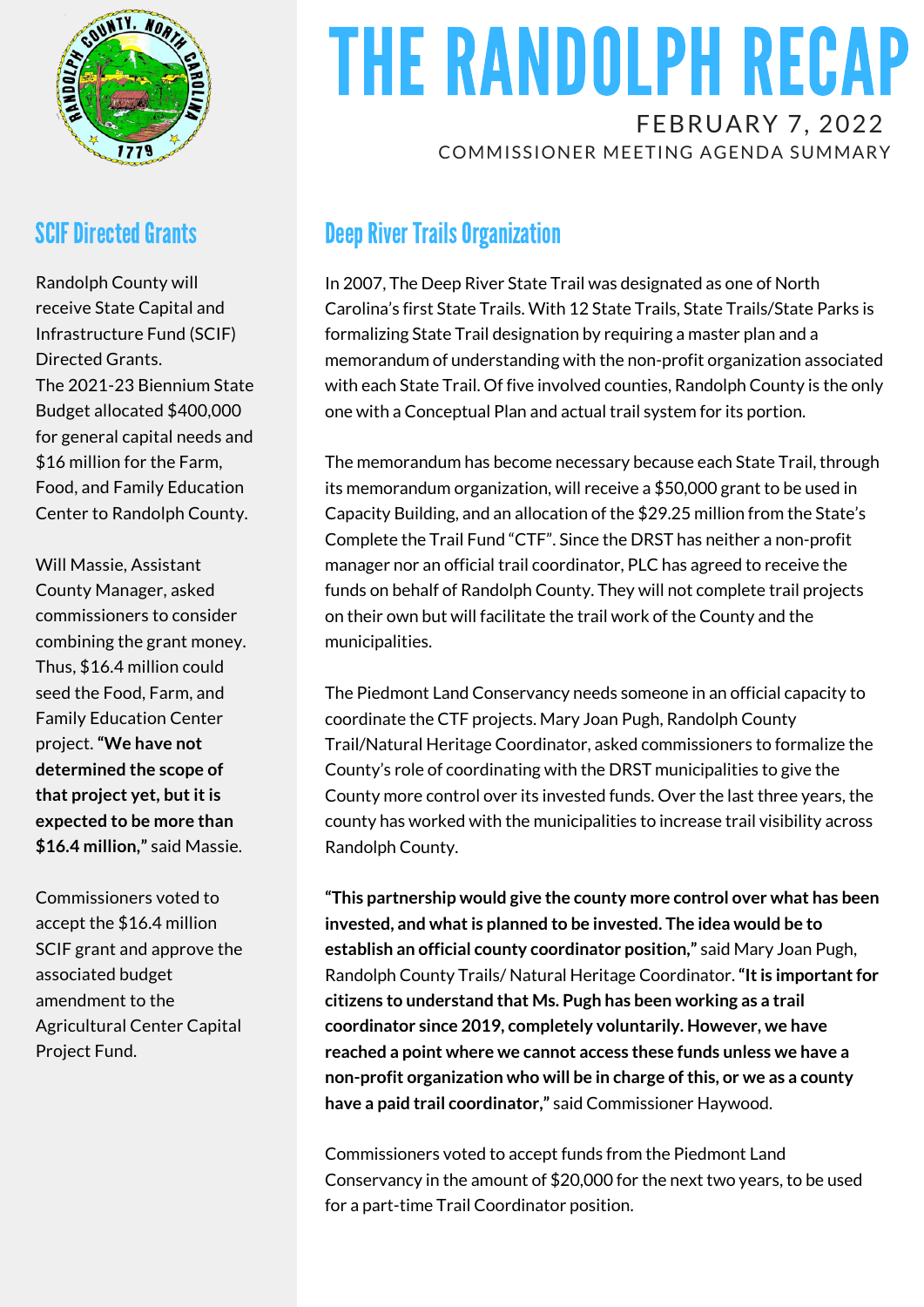

#### **Farm, Food, & Family Education Center**

The need for a county agricultural center was identified in the 2016 Randolph County strategic plan. In 2018, ideas for the center included space for large-scale events that could increase tourism and business development opportunities for the local agricultural community. However, as project expenses increased, other capital projects were prioritized. Final decisions by commissioners were postponed.

In June 2021, Randolph County Cooperative Extension presented a proposal for a more educationally focused agricultural center. The proposal included space for the Randolph County Cooperative Extension and Soil & Water Conservation offices on-site. Services needed to enhance agricultural development in and around the Randolph County community were also included in the updated proposal.

As a result of the \$16 million Directed Grant allocation by the State of North Carolina, the county would like to resume the agricultural center project as described in the 2021 proposal. County Commissioners voted to approve the contract with HH Architecture to move forward with Farm, Food, and Family Agricultural Center Project.

### THE RANDOLPH RECAP FEBRUARY 7, 2022 COMMISSIONER MEETING AGENDA SUMMARY

#### **Child Fatality Prevention Team Annual Report**

The Child Fatality Prevention Team assessed twenty-three child deaths in 2020. The purpose of the Child Fatality Prevention Team is to review the deaths of all Randolph County children. Causes of death included accidents, birth defects, illnesses, perinatal conditions, suicide, and other. The review determines if system problems exist that contributed to the delay or lack of services that might have prevented the death. If gaps exist, the team works to improve/add services that will prevent problems for families in the future. The Child Fatality Prevention Team made the following recommendations.

- No identifiable gaps.
- The team requested and received education on safe sleep practices and car seat safety
- The team will seek and obtain suicide prevention in childhood education in 2022
- The team will continue to address unsafe sleep conditions by making Pack 'n Play portable cribs available along with safe sleep education through the Books for Babies Program in partnership with the Randolph Partnership for Children and Randolph Health

Tracie Murphy, Director Randolph County Department of Social Services, spoke to the challenges that families have faced over the last year. **"2021 was a tough year for families and our community. Not just in Randolph County, but all across North Carolina. The effects of COVID-19, but also the ongoing number of opioid deaths that affect families and affect children, created a systemic syndemic of deadly crisis that families are dealing with and our numbers show that,"** said Murphy.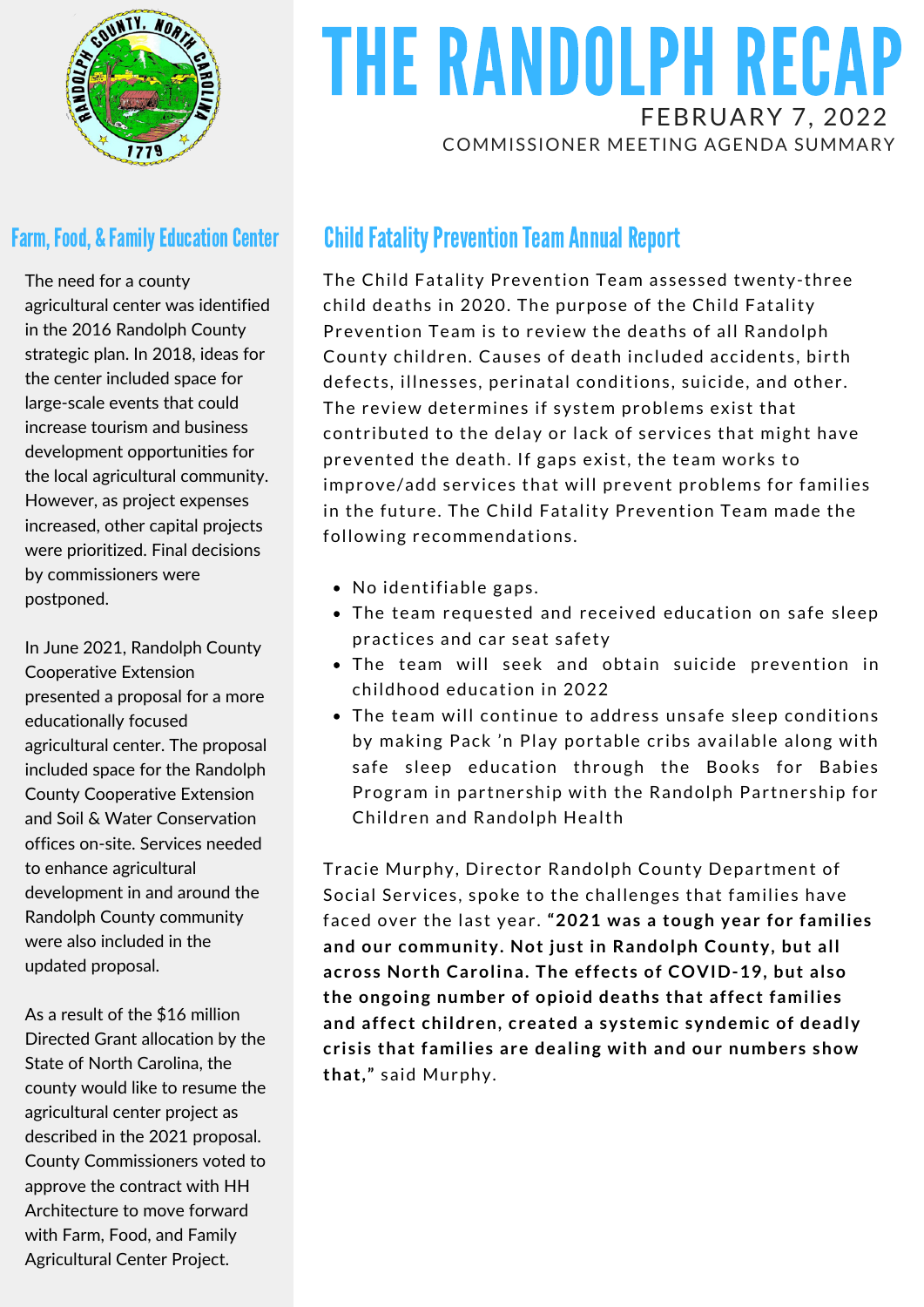

#### **CCPT Annual Report**

The Community Child Protection Team (CCPT) met virtually 6 times during the 2021 calendar year. The purpose of the Community Child Protection Team (CCPT) is to identify systemic deficiencies in child welfare services or resources.

The team reviewed 10 current cases of children under the protection of Social Services. Areas of concern include; substance abuse, adult mental health issues, adolescent mental health issues, improper discipline, injurious environment, physical abuse, emotional abuse, improper care, domestic violence.

The following gaps and recommendations were identified:

- Increased incidence of child deaths related to co-sleeping: CCPT had a training on safe sleep Tuesday, June 8, 2021 presented by the Randolph County Health Department
- Mental Health services for low-income families: CCPT recommended looking into more intensive in-home preservation providers
- Increase public awareness about conditions that impact on child protection within the community: CCPT recommended continuous community education with law enforcement, school system, daycare centers, all medical professions, mental health facilities and churches

### THE RANDOLPH RECAP FEBRUARY 7, 2022 COMMISSIONER MEETING AGENDA SUMMARY

#### **Tourism Development Authority Annual Report**

The mission of the Randolph County Tourism Development Authority is to unify and lead the County in developing the Heart of North Carolina as a family-friendly, affordable, and strategically located destination serving leisure and business travel, group tour, meetings, and sports and recreational tournament markets.

A quick snapshot of the numbers shows the accurate, realistic devastation COVID-19 had on the tourism industry and Randolph County. There was a decrease of 35.5% in visitor spending, and occupancy tax revenues suffered a decline of 44.25%.

Amber Scarlett, Executive Director of Randolph County Tourism Development Authority, spoke about the shared efforts of the nine Randolph County municipalities in marketing Randolph County as a tourism destination. **"Our tourism message that we share is not defined by any of the numbers in this report. But our marketing efforts are supported by each of our nine municipalities that possess unique attributes shining each day. Those tourism partners are the true workhorses and heroes that help solidify our message with their commitment to Randolph County, the heart of North Carolina,"** said Scarlett.